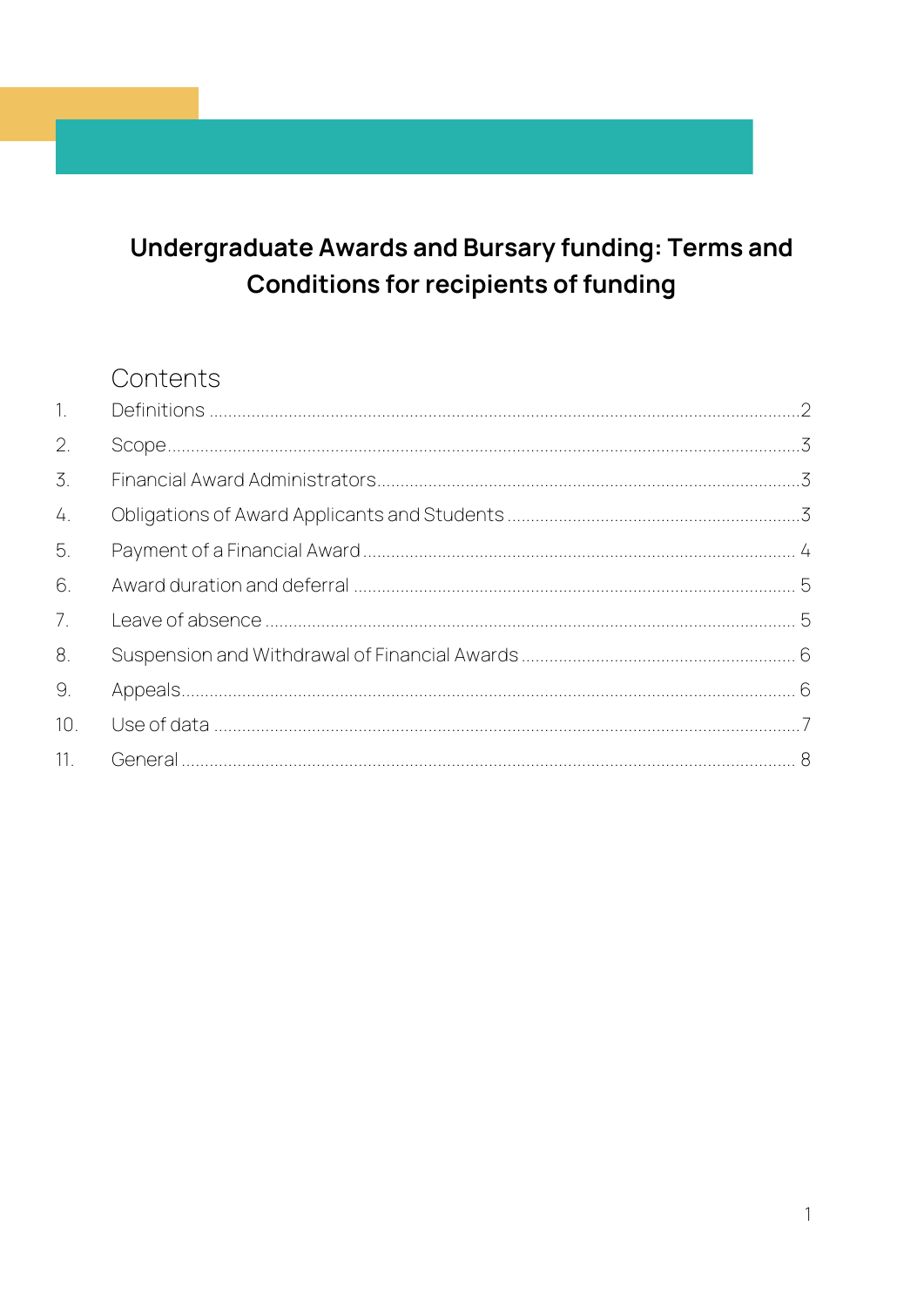# <span id="page-1-0"></span>**1. Definitions**

The terms "we" and "our" refer exclusively to the New Model Institute for Technology and Engineering ("NMITE") as a legal entity and not to any specific individuals.

"Academic Year" means the student's year of academic study. This may be, for example, September – August or January – December depending on the month of intake or the programme of study.

"Programme" means a programme of study offered by NMITE, for which Tuition Fees apply. This includes part time and short courses.

"Regulations" means the NMITE's academic regulations.

"Financial Award" means any Scholarship, Bursary or Prize governed by these terms and conditions. These terms are often used interchangeably but NMITE understands them to mean the following:

- **Bursaries**: are given for financial need to support Students meeting specified Widening Participation criteria in line with NMITE's Access and Participation Plan. They are often means-tested and, as long as the candidate meets the admissions criteria for the Programme they have applied for, there are no specific academic requirements. There are no obligations from Award Recipient to Award Benefactors.
- **Scholarship**: can be given for many reasons, but often recognise or celebrate a particular characteristic such as gender, geographical location, sporting talent, contribution to community service, etc. Successful applications will need to meet specific criteria specified by the Financial Award. There **may** be some obligations from Award Recipients to Award Benefactors. These are not means-tested.
- **Prize**: recognises a specific achievement or success in an activity.
- "Discretionary Financial Award": There is a third party, for example the Award Benefactor, who has an interest in the administration of the Financial Award
- "Non-discretionary Financial Award": Responsibility for the administration of the Financial Award has been delegated to NMITE

"Award Benefactor" means any party who has provided funding for the Financial Award. This may be an individual or an organisation.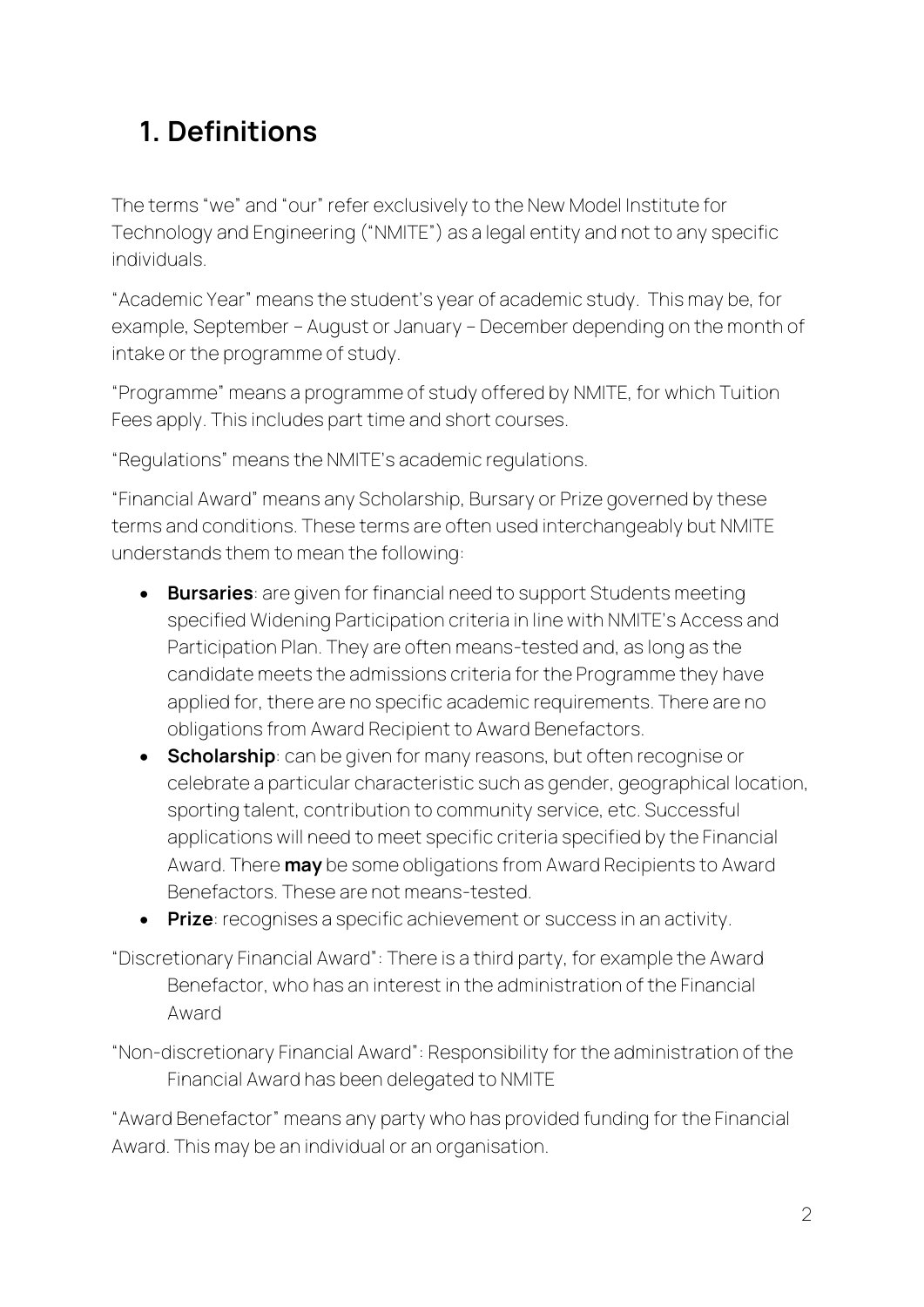"Student" means any individual who is formally enrolled in one of NMITE's Programmes.

"Successful NMITE Applicant" means any individual who has been formally offered a place on one of NMITE's Programmes.

"Award Applicant" means an NMITE Student or Successful NMITE Applicant who has applied for a Financial Award.

"Award Recipient" means a Student in receipt of a Financial Award.

# <span id="page-2-0"></span>**2.Scope**

These Terms and Conditions apply to NMITE's financial support framework for Students and Successful NMITE Applicants. They apply to Financial Awards made under the terms of NMITE's Access and Participation Plan and to an agreed list of Financial Awards supported by NMITE benefactors. These guidelines do not cover financial support made under government loan or grant frameworks.

# <span id="page-2-1"></span>**3.Financial Award Administrators**

- 3.1 The Financial Awards Committee (FAC) is responsible for reviewing, granting and administering student financial awards at NMITE to ensure efficiency, transparency, and impact.
- 3.2 Non-discretionary Financial Awards
	- 3.2.1 The FAC has the final say on naming the Award Recipient.
	- 3.2.2 The FAC is responsible for any decisions relating to the deferral or withdrawal of the Financial Award.
- 3.3 Discretionary Financial Awards:
	- 3.3.1 The FAC has the final say on naming the Award Recipient. Their decision may be subject to input from the Award Benefactor.
	- 3.3.2 The FAC is responsible for any decisions relating to the deferral or withdrawal of the Financial Award. This will be done in consultation with the Award Benefactor.

# <span id="page-2-2"></span>**4.Obligations of Award Applicants and Students**

- 4.1 An individual may apply for a Financial Award:
	- 4.1.1 at the time of applying to study at NMITE;
	- 4.1.2 once they are in receipt of a formal offer to study at NMITE;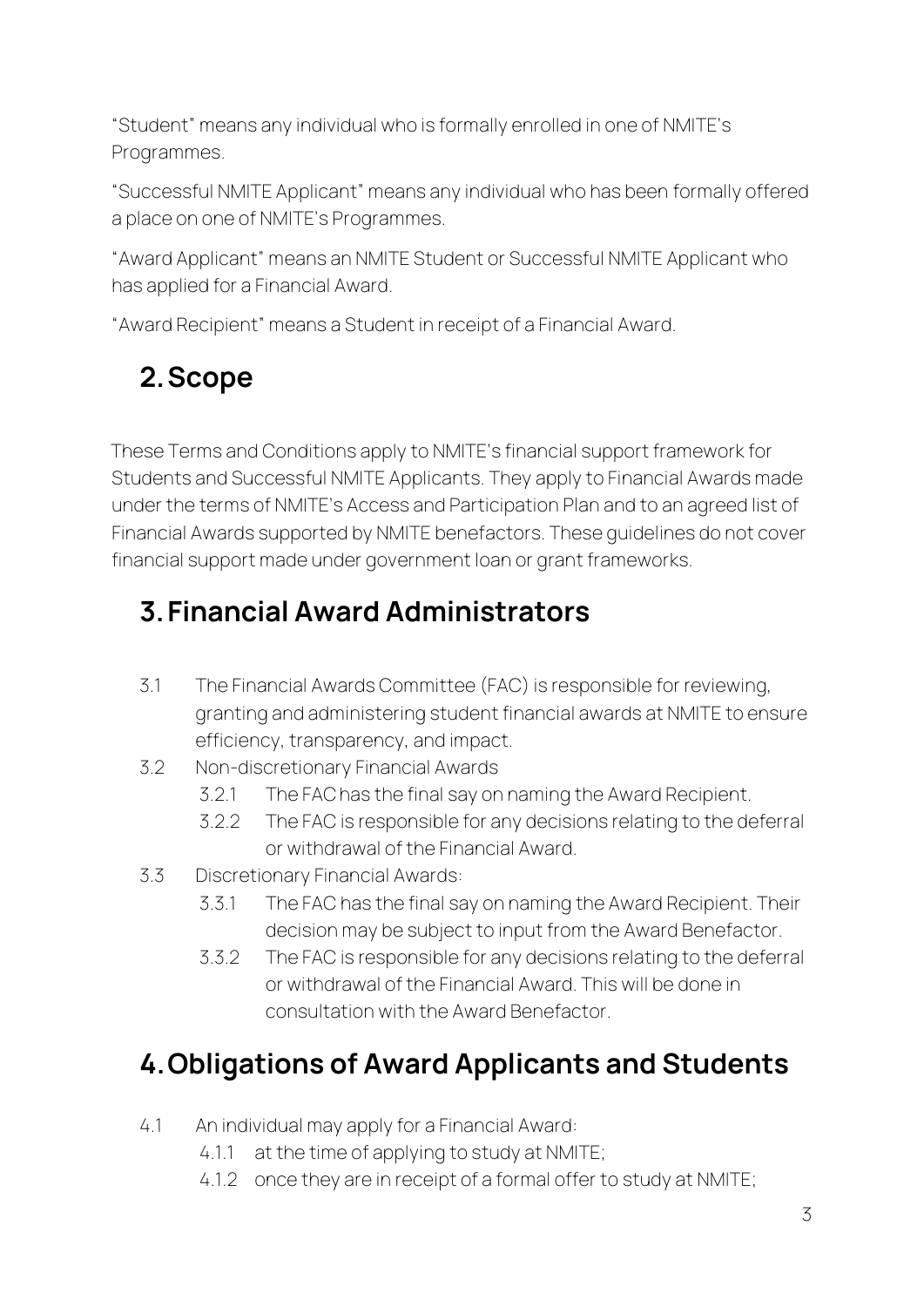4.1.3 when they are a Registered Student.

The application process will vary depending on the Financial Award.

- 4.2 To be considered for a Financial Award, the Award Applicant **must** comply with all requests for information to establish eligibility for the Financial Award within the timeframes specified.
- 4.3 The Award Applicant **must** meet the eligibility criteria for any Financial Awards they would like to be considered for.
- 4.4 Once a Financial Award has been offered and accepted, the Award Applicant **must** be formally enrolled on to their Programme before the course start date in order to receive payment of their Financial Award.
- 4.5 If an Award Recipient has not enrolled on to their Programme or provided sufficient evidence of eligibility, the Financial Award will be withdrawn and offered to another eligible student.
- 4.6 Discretionary Financial Awards may be subject to additional Terms and Conditions, stipulated by the Award Benefactor. These will be made clear during the application process for the Financial Award.
- 4.7 Any Terms and Conditions as described in 4.6 remain between the Award Recipient and the Award Benefactor. NMITE does not have any responsibility or obligations to either party within these terms.
- 4.8 While failure to meet the Terms and Conditions described in 4.6 may result in the withdrawal of the Financial Award by the Award Benefactor, this will not impact the Award Recipient's progression on their Programme.
- 4.9 If the Award Recipient no longer meets the Financial Award eligibility criteria, their Financial Award **may** be withdrawn at the discretion of the concerned party as outlined in Clause 3. The Award Recipient should refer to the specific Financial Award criteria for further information.
- 4.10 An Award Applicant **may** apply for multiple Financial Awards, but they can only be in receipt of one Financial Award plus any additional hardship funding if eligible. If successful they will be offered the Financial Award with the highest value.
- 4.11 Once in receipt of a Financial Award, an Award Recipient cannot exchange one Financial Award for another.

# <span id="page-3-0"></span>**5.Payment of a Financial Award**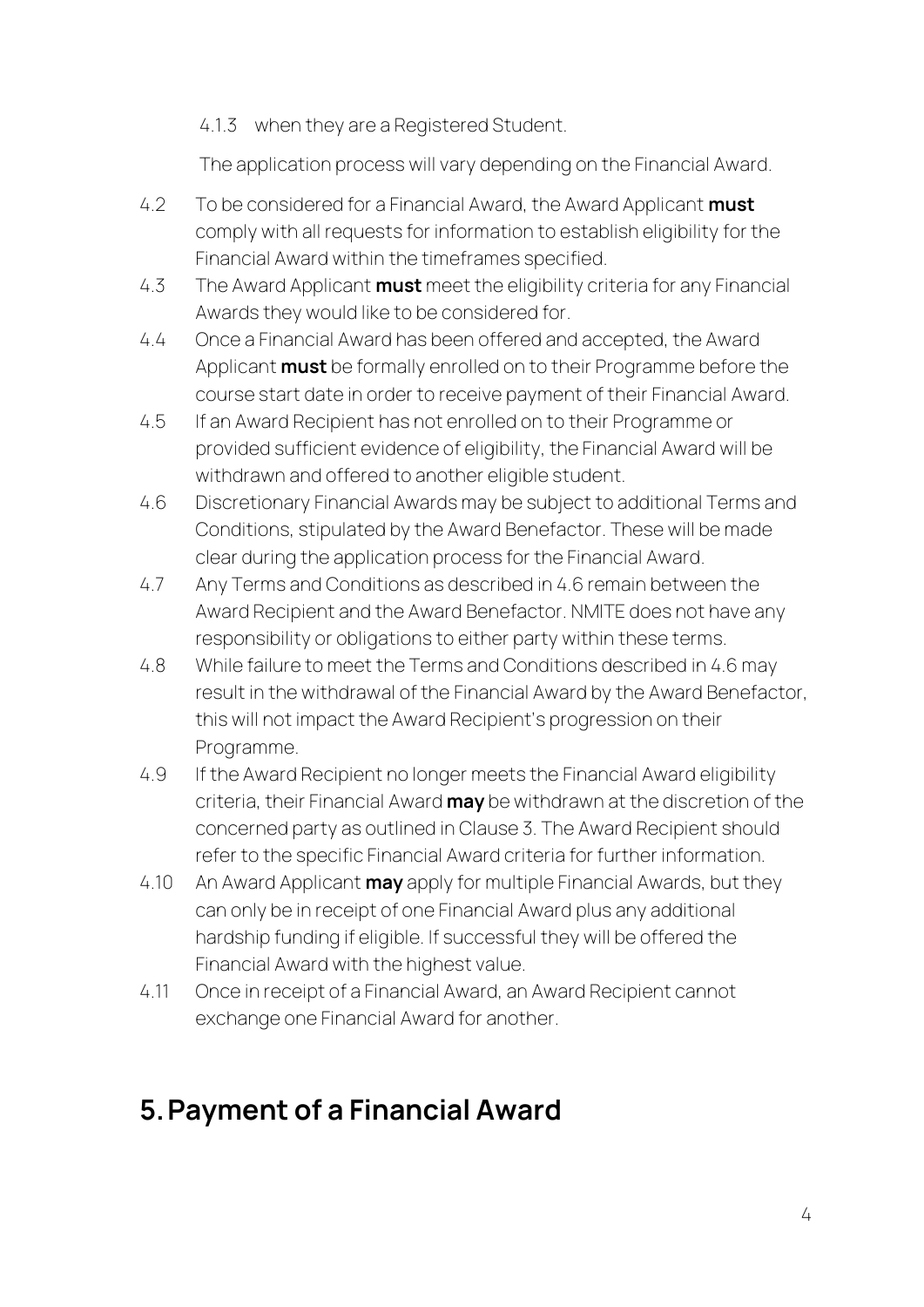- 5.1 Financial Awards will only be paid once the Award Recipient has enrolled on to their Programme at NMITE.
- 5.2 Most Financial Awards will be paid in three equal instalments during the Academic Year. The Award Recipient will be notified in their Award email about the payment schedule.
- 5.3 The payment method will be by credit against NMITE invoice or by BACS transfer.
- 5.4 If NMITE has made an error in calculating the Financial Award and as a result the Award Recipient receives an additional discount or payment to which they were not entitled, NMITE **may** request that the Award Recipient repays the additional amount.

### <span id="page-4-0"></span>**6.Award duration and deferral**

- 6.1 Multi-year Financial Awards will be renewed annually for Award Recipients.
- 6.2 Award Recipients who fail to progress on academic grounds and are required to repeat their modules **may not** receive the Financial Award until they progress to the next level of study. Individual circumstances will be considered in this case and the Award Recipient should consult with the Financial Awards Committee.
- 6.3 If the Award Recipient chooses to defer their year of entry to an NMITE Programme, they will be required to reapply for a Financial Award for the relevant year of entry.
- 6.4 If the Award Recipient wishes to transfer to a different programme at NMITE, the Financial Award **may** be transferred subject to the Award Recipient remaining eligible for the Financial Award and complying with these terms and conditions. The Award Recipient **must** receive written agreement from NMITE. For Discretionary Awards, this will be done in consultation with the Award Benefactor.
- 6.5 If the Award Recipient wishes to transfer from full to part time study the Financial Award **may** be allowed to continue at the discretion of the FAC. For Discretionary Awards, this will be done in consultation with the Award Benefactor. In such cases the duration and amount of the Financial Award **will** be adjusted.

### <span id="page-4-1"></span>**7. Leave of absence**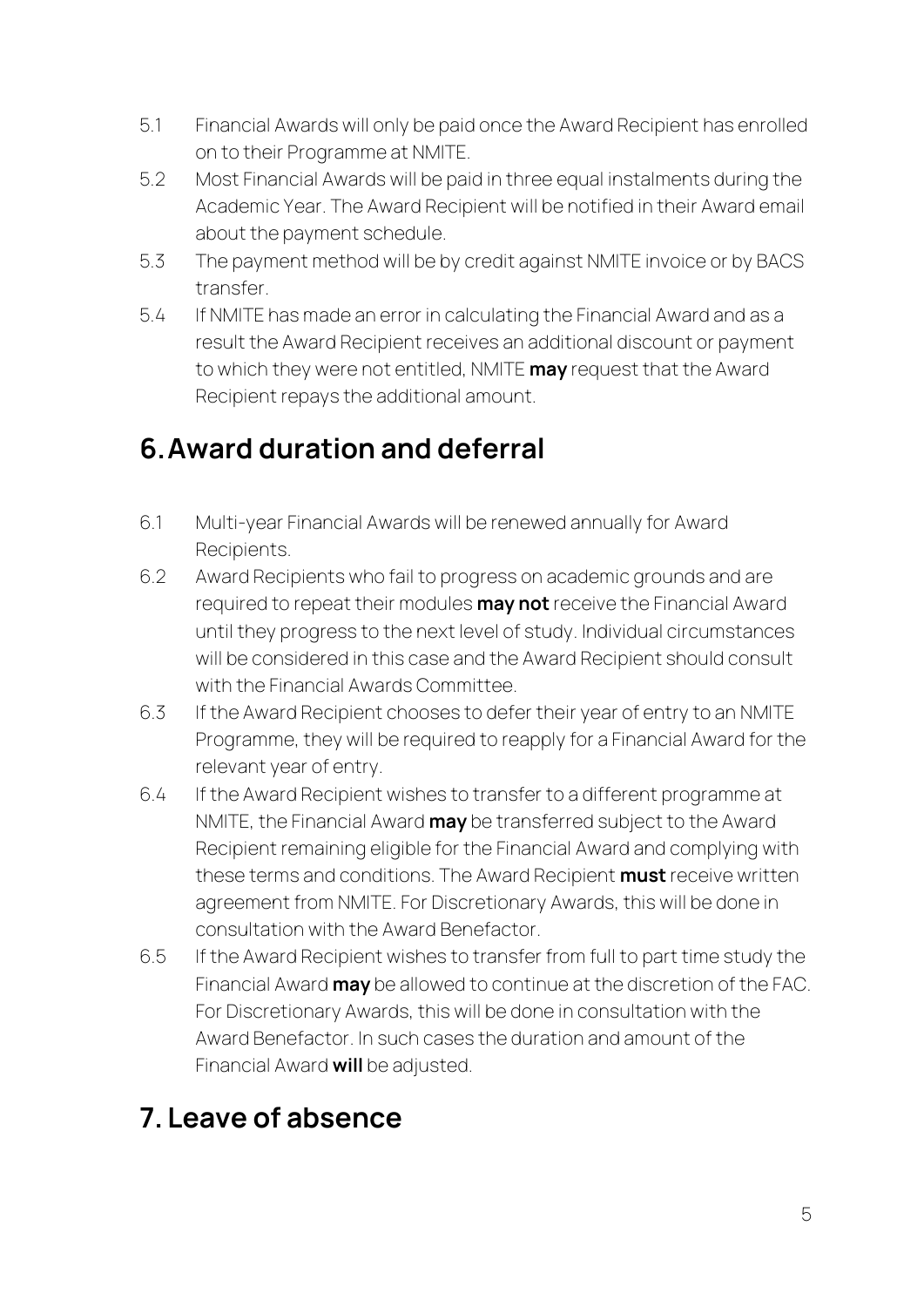7.1 If an Award Recipient takes a Leave of Absence, the Financial Award will be paused for the duration of the absence. They will be eligible to receive the outstanding amounts of their Financial Award upon their return to NMITE as long as they still meet the eligibility criteria. Continued eligibility will be assessed on a case-by-case basis by the FAC.

#### <span id="page-5-0"></span>**8.Suspension and Withdrawal of Financial Awards**

- 8.1 The FAC has the right to terminate or suspend the Financial Award if the Award Recipient:
	- 8.1.1 permanently leaves or is withdrawn from their course of study at NMITE;
	- 8.1.2 is found to be guilty of gross misconduct as stipulated in the relevant policies and procedures.
	- 8.1.3 has been found to be in breach of their Obligations as outlined in Clause 4;
	- 8.1.4 has been found to have secured the Award through fraud or misrepresentation;
	- 8.1.5 owes any money to NMITE and has failed, without good reason, to comply with a payment plan;
	- 8.1.6 has breached any of the terms and conditions of the Award or is no longer deemed eligible.
- 8.2 NMITE **may** demand the repayment of any instalments of the Award made to the Award Recipient in the circumstances set out in 8.1 above.
- 8.3 NMITE **may** suspend payment of an Award whilst determining whether an Award should be terminated in accordance with Clause 8.1.

# <span id="page-5-1"></span>**9.Appeals**

- 9.1 An appeal against a decision of the FAC may be made only on one or more of the following grounds:
- 9.1.1 Where the Award Applicant provides written evidence in support of a claim that the application for the Financial Award was adversely affected by extenuating circumstances, which the Award Applicant was unable or, for valid reasons, unwilling to divulge before the FAC reached its decision;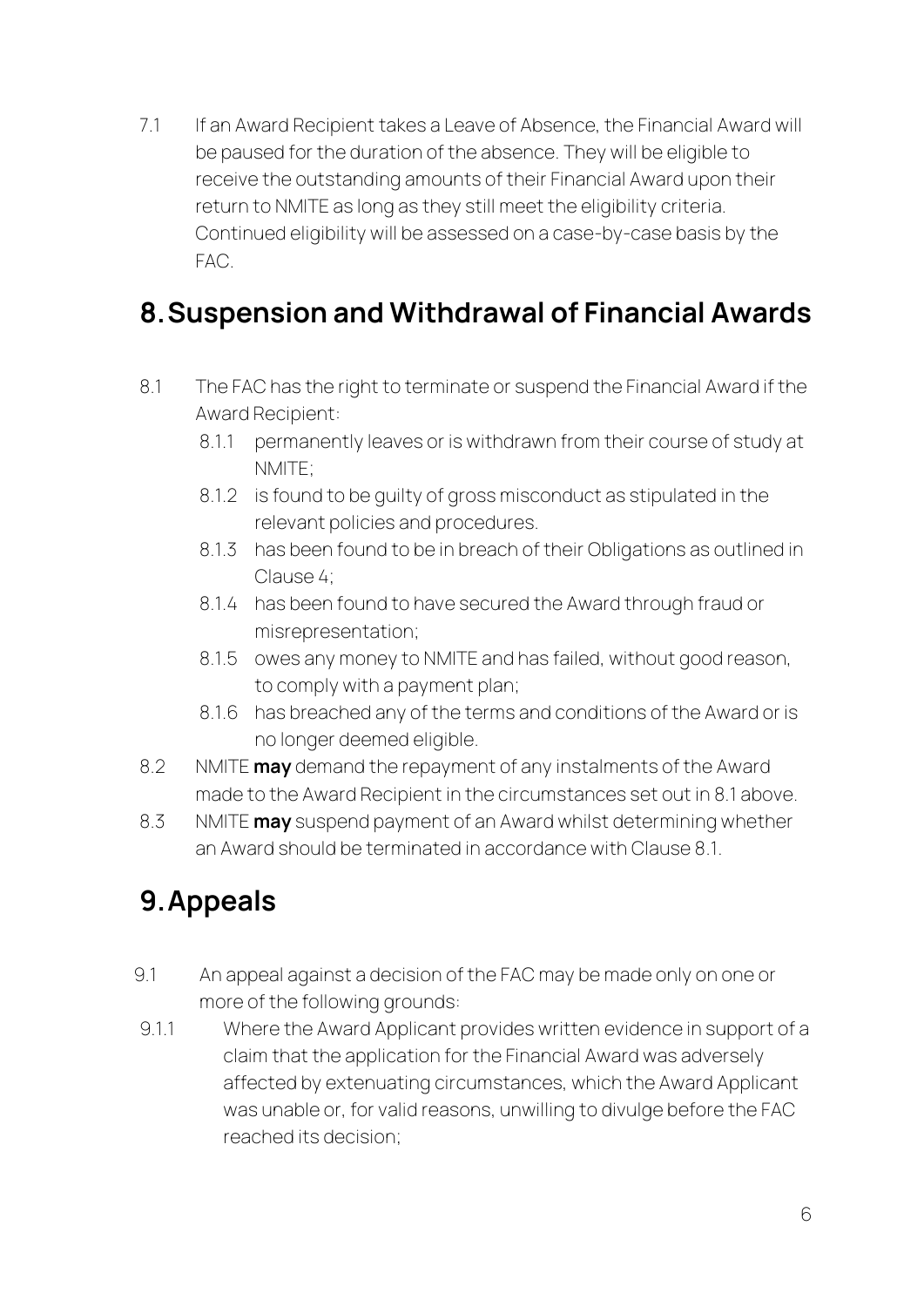- 9.1.2 Where Award Applicant provides written evidence that they have not been considered for an award because of an administrative or procedural error;
- 9.1.3 Where the Award Applicant provides written evidence that the awarding procedure was not conducted in accordance with NMITE's policies and procedures, including but not limited to: NMITE Anti-Corruption and Bribery Policy, NMITE Code of Ethics, NMITE Code of Practice, NMITE Conflict of Interest Policy;
- 9.1.4 If an Award Recipient believes that their Financial Award has been suspended or withdrawn unfairly.
- 9.1.5 Some other material irregularity relevant to the FAC's decision has occurred;
- 9.2 An appeal **may not** be made on any ground which:
	- 9.2.1 disputes a decision which was arrived at following due process;
	- 9.2.2 has already been considered and rejected by the FAC, unless additional evidence in support of the original claim is provided for the purpose of the appeal, and there is a valid reason why the additional evidence was not submitted with the original claim.

# <span id="page-6-0"></span>**10. Use of data**

- 10.1 An Award Applicant **will** be required to submit personal information in order to be considered for a Financial Award.
- 10.2 An Award Applicant **may** be required to submit Widening Participation (WP) data / information during the Financial Award application process. This **may** include information about protected characteristics such as gender, ethnicity and disability. It **may** include information about personal circumstances and socio-economic background such as household income.
- 10.3 The data as described in Clause 10.2 **will** be used to assess eligibility for Financial Awards where allocated is based on the WP criteria.
- 10.4 The data as described in Clauses 10.1 and 10.2 **will** be used to shortlist candidates for any Financial Award where the number of Award Applicants is greater than the number of Financial Awards available.
- 10.5 Where a Financial Award is offered in partnership with an Award Benefactor, the data as described in Clauses 10.1 and 10.2 **may** be shared with the Award Benefactor in order to allocate the Financial Award. This data will be anonymised before it is shared with the Award **Benefactor**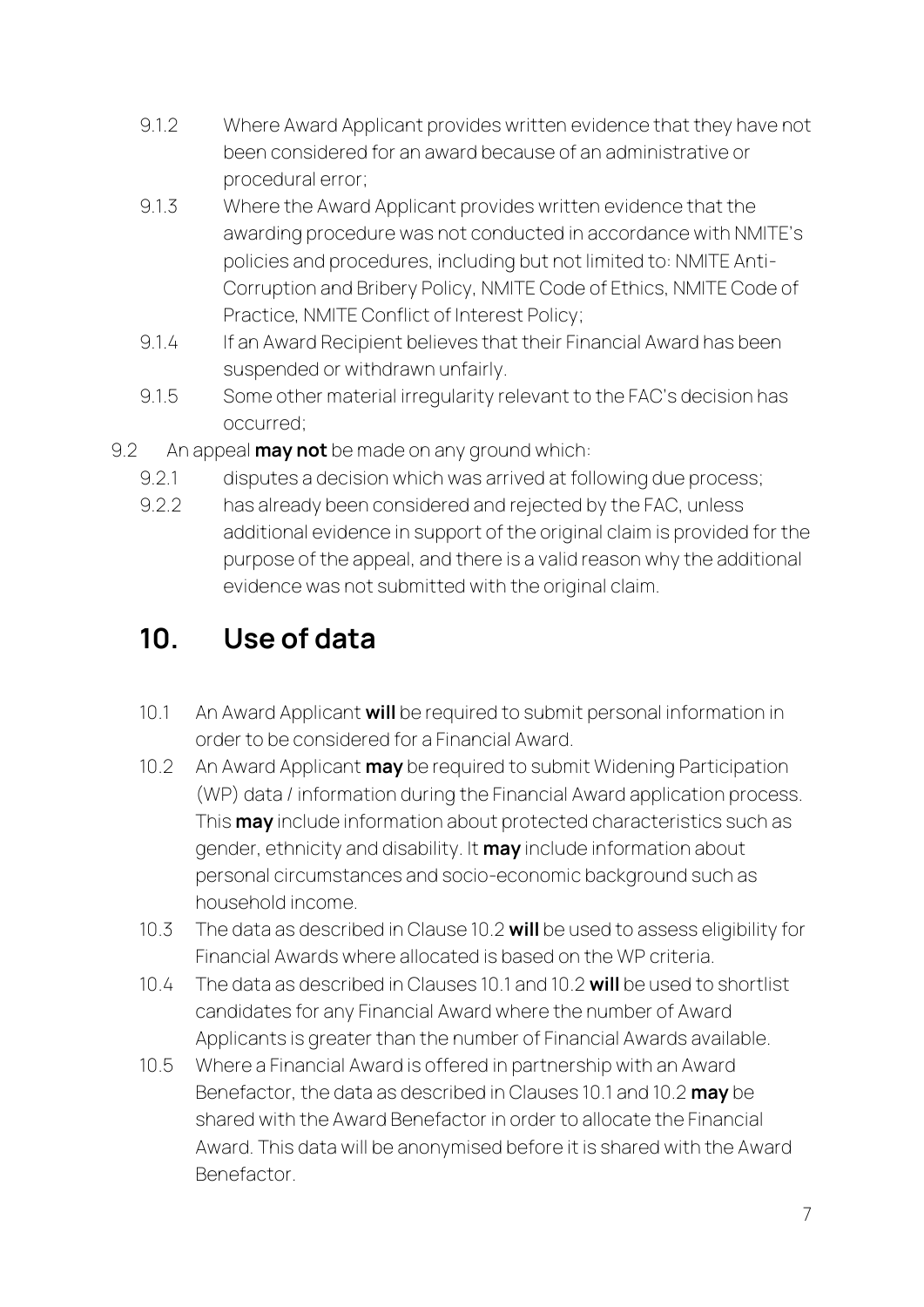- 10.6 Where an Award Recipient receives a Financial Award offered in partnership with an Award Benefactor, NMITE **may** give the Award Benefactor information shared by the Award Recipient in their Financial Award application, as well as academic information such as subsequent assessment results and any changes to the Award Recipient's study. This is done on a need-to-know basis, in accordance with the Student Privacy Notice, in order to keep the Award Benefactor informed of the Award Recipient's progress.
- 10.7 NMITE **will** provide the Award Recipient with information about the Award Benefactor, as appropriate.
- 10.8 Where an Award Applicant is required to submit WP data / information within their Financial Award application, NMITE **may** use their data to provide them with relevant information and advice about any support services offered by NMITE that may help them to succeed in their studies, in line with our Access and Participation Plan and Student Privacy Notice. The Award Applicant **will** have an opportunity to opt-out of this as part of the application process.
- 10.9 For full details please refer to NMITE's Data Protection Policy and the Student Privacy Notice on the website.

#### <span id="page-7-0"></span>**11. General**

- 11.1 NMITE reserves the right to vary these terms and conditions as it deems appropriate. NMITE **will not** change the terms and conditions without providing due notice to Award Recipient.
- 11.2 By accepting payment of a Financial Award, a Student is deemed to have accepted these terms and conditions.
- 11.3 NMITE shall not be liable under, or be deemed to be in breach of, these terms and conditions for any delays or failures in performance or payments which result from circumstances beyond its reasonable control.

| <b>Author of Terms and Conditions</b>                | Laura Perratt and Harriet Dearden |
|------------------------------------------------------|-----------------------------------|
| <b>Equality Impact Assessment (EIA)</b><br>completed |                                   |
| Date Policy (Re) Approved                            | <i>13 June 2022</i>               |
| <b>Version Number</b>                                | 11                                |
| <b>Approval Authority</b>                            | James Newby COO                   |
| <b>Date of Commencement</b>                          | <i>14 June 2022</i>               |